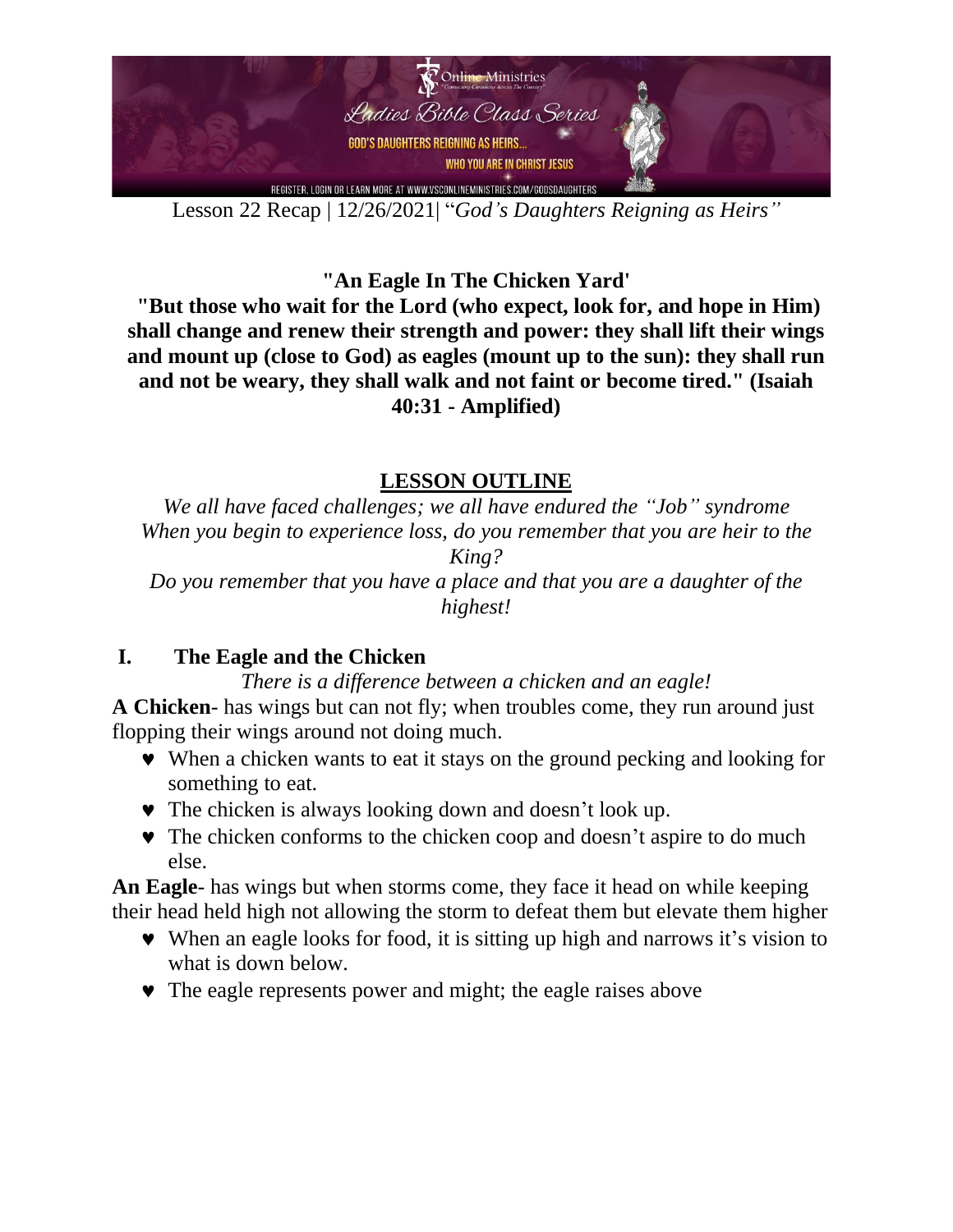

Lesson 22 Recap | 12/26/2021| "*God's Daughters Reigning as Heirs"*

#### **The story of the Eagle who believed she was a chicken**

*There was an eagle that thought she was a chicken. When the eagle was very small, she fell from the safety of his nest. A chicken farmer found the eagle, brought her to the farm, and raised her in a chicken coop among his many chickens. The eagle grew up doing what chickens do, living like a chicken, and believing she was a chicken.* 

*A naturalist came to the chicken farm to see if what he had heard about an eagle acting like a chicken was really true. He knew that an eagle is king of the sky. He was surprised to see the eagle strutting around the chicken coop, pecking at the ground, and acting very much like a chicken. The farmer explained to the naturalist that this bird was no longer an eagle. She was now a chicken because she had been trained to be a chicken and she believed that she was a chicken. The naturalist knew there was more to this great bird than his actions showed as he "pretended" to be a chicken. She was born an eagle and had the heart of an eagle, and nothing could change that. The man lifted the eagle onto the fence surrounding the chicken coop and said, "Eagle, thou art an eagle. Stretch forth thy wings and fly." The eagle moved slightly, only to look at the man; then she glanced down at her home among the chickens in the chicken coop where she was comfortable. She jumped off the fence and continued doing what chickens do. The farmer was satisfied. "I told you it was a chicken," he said. The naturalist returned the next day and tried again to convince the farmer and the eagle that the eagle was born for something greater. He took the eagle to the top of the farmhouse and spoke to him: "Eagle, thou art an eagle. Thou dost belong to the sky and not to the earth. Stretch forth thy wings and fly." The large bird looked at the man, then again down into the chicken coop. She jumped from the man's arm onto the roof of the farmhouse. Knowing what eagles are really* 

*about, the naturalist asked the farmer to let him try one more time. He would return the next day and prove that this bird was an eagle. The farmer, convinced otherwise, said, "It is a chicken."* 

*The naturalist returned the next morning to the chicken farm and took the eagle and the farmer some distance away to the foot of a high mountain. They could not see the farm nor the chicken coop from this new setting. The man held the eagle on his arm and pointed high into the sky where the bright sun was* 

*beckoning above. He spoke: "Eagle, thou art an eagle! Thou dost belong to the sky and not to the earth. Stretch forth thy wings and fly." This time the eagle stared skyward into the bright sun, straightened his large body, and stretched his massive wings. His wings moved, slowly at first, then surely and powerfully. With the mighty screech of an eagle, he flew.*